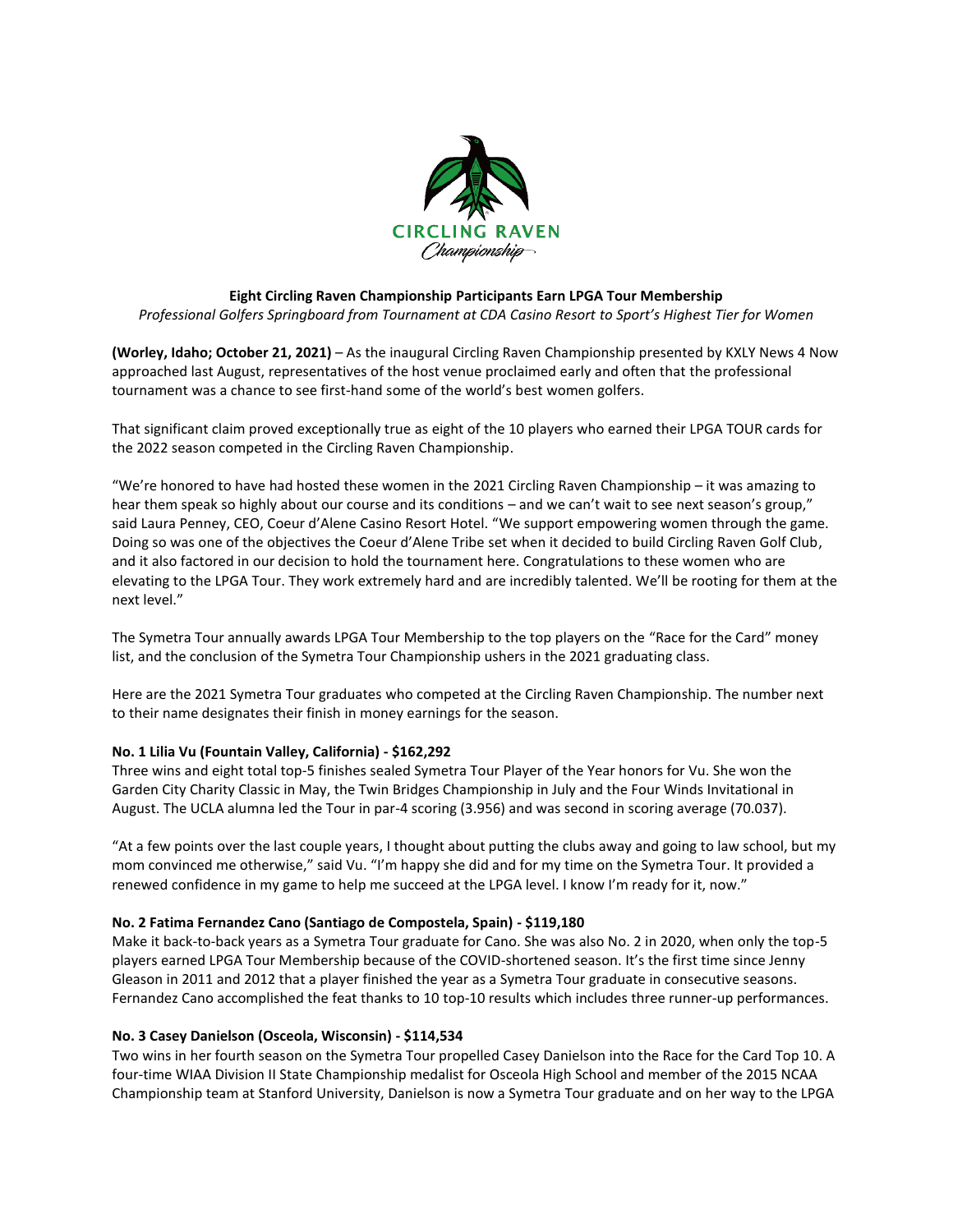Tour as a 2022 rookie. She collected her first professional win at the Symetra Classic in May and followed it up with another victory in July at the Donald Ross Classic, earning four additional top-10 results in 19 starts this season.

# **No. 4 Sophia Schubert (Oak Ridge, Tennessee) - \$101,163**

There may not have been a more memorable moment on the Symetra Tour in 2021 than when Schubert made eagle on the third hole of a sudden-death playoff to win the Carolina Golf Classic, her first professional win in the penultimate event of the season, and secure LPGA Tour Membership for 2022. It was a script out of a fairytale.

The 2017 U.S. Women's Amateur champion ranked second on Tour in sub-par holes (236) and greens in regulation (80.6% through 60 rounds) and was second in birdies (232) this season. "The win in Greensboro is something that I'll remember for the rest of my life . . . My mom is out watching just about every week and to share the accomplishments with her made it even more special," said Schubert.

## **No. 7 Amanda Doherty (Atlanta, Georgia) - \$90,921**

With her eighth top-10 finish in 2021 and a tie for third at the Symetra Tour Championship, Doherty clinched her place in the Race for the Card Top 10 and Gaelle Truet Rookie of the Year honors. She ranked fourth on Tour in scoring average (70.527), sub-par holes (231) and birdies (224). A Florida State University alumna, Doherty was a 2018 All-ACC selection and competed at the inaugural Augusta National Women's Amateur in 2019.

## **No. 8 Allison Emrey (Charlotte, North Carolina) - \$82,644**

It was a tough start to the season for Emrey, missing three cuts in her first four events. But her maiden Symetra Tour win at the IOA Golf Classic presented by RP Funding in May was the breakthrough she needed. Emrey collected four top-10 finishes the rest of the year enroute to securing her spot in the Race for the Card top 10.

"There are so many ups and downs in a golf season and every week on the Symetra Tour is a true grind. I think it's the best way to prepare for the LPGA Tour," said Emrey.

### **No. 9 Morgane Metraux (Lausanne, Switzerland) - \$75,771**

In 2019, Metraux suffered a shoulder injury that sidelined her for 10 months. Two years later, she is a Symetra Tour graduate. Metraux also elected to not compete on the Symetra Tour in 2020 due to the coronavirus pandemic, making her run in the Race for the Card that much more impressive.

"Reaching this goal just a couple years after a pretty devastating injury could be surprising, but I feel like I took the right steps to recover and keep my game in shape to at least give myself a chance at the top 10. The opportunity to play on the LPGA is something I've dreamed of since I was a little girl."

### **No. 10 Rachel Rohanna (Marianna, Pennsylvania) - \$75,608**

A two-time Symetra Tour champion, Rohanna is now a two-time Symetra Tour graduate. She co-led the Symetra Tour in eagles (9) this season, and she won the 2017 Symetra Tour Championship when she was six weeks pregnant.

"This time as a Symetra Tour graduate means a little more because I have [my daughter] here with me. It's so special to be able to share the moment with her and see the smile on her face. Making it through a Symetra Tour season is one thing, but to do it as a mom and finish in the top 10 is a testament to my amazing family and team."

For details about next year's tournament, including sponsor, volunteer, and spectator opportunities, contact Coeur d'Alene Casino Resort Hotel and Circling Raven at: 1.800.523.2464 or visi[t www.cdacasino.com.](http://www.cdacasino.com/)

### **About Circling Raven Golf Club and Coeur d'Alene Casino Resort Hotel**

Owned/operated by Coeur d'Alene Tribe, Circling Raven is in the scenic Idaho panhandle approximately 55 minutes from Spokane International Airport (GEG). Designed by golf course architect Gene Bates, it measures a brawny 7,189 yards from the rear tees. The 18-hole layout sprawls magnificently through 620 acres of woodlands, wetlands, and Palouse grasses. Its gleaming white sand bunkers are large and strategically placed and its hole